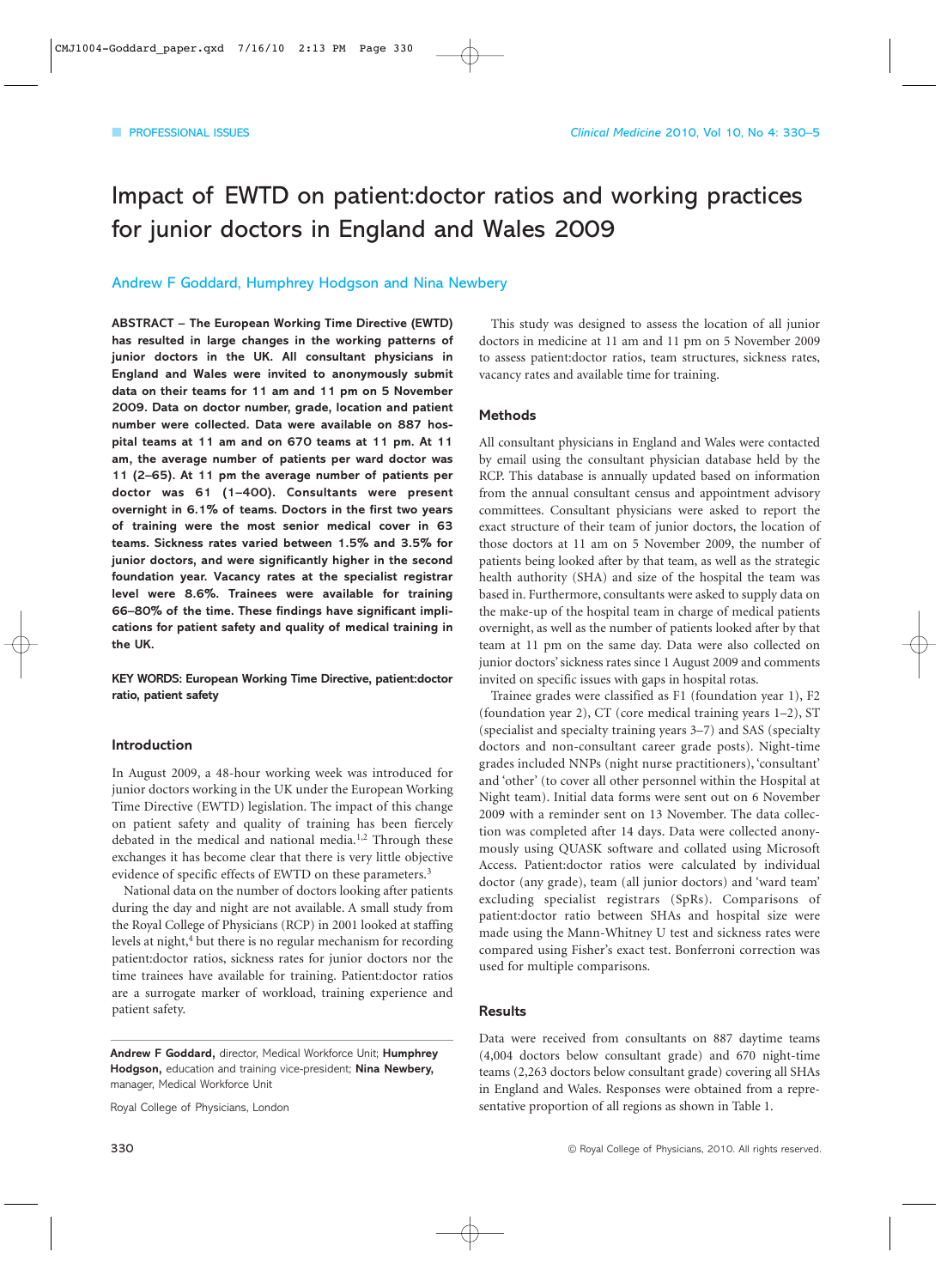| 11 am<br>$5.2(1 - 24)$<br>$5.0(0-26)$ | $11 \text{ pm}$<br>74 (3–153) |
|---------------------------------------|-------------------------------|
|                                       |                               |
|                                       |                               |
|                                       |                               |
|                                       | $71(2-157)$                   |
| $4.0(1 - 36)$                         | $51(1-400)$                   |
| $6.5(1-17)$                           | 58 (4 - 250)                  |
| $5.3(0-35)$                           | 58 (3-190)                    |
| $5.2(1-32)$                           | 56 (4 - 150)                  |
| $5.9(2-26)$                           | $57(3 - 250)$                 |
| $5.3(2-25)$                           | $58(1 - 175)$                 |
| $6.1(1 - 27)$                         | $63(2 - 218)$                 |
| $4.9(0-34)$                           | 49 (1-200)                    |
| $7.5(2-20)$                           | 58 (6-100)                    |
|                                       |                               |
|                                       |                               |

**Table 1. Number of teams for each region in England and Wales on which data were received with patient:doctor ratios at 11 am and 11 pm on 5 November 2009.**

Responses were obtained from 26 of 28 medical specialties, with only medical ophthalmology and metabolic medicine not being represented.

At 11 am on 5 November 2009 there were 18,854 hospital inpatients being looked after by these teams. The average number of patients looked after by each junior doctor (any grade) was five but there was a large range  $(1-36)$  (Fig 1). The average patient:doctor ratio was not related to hospital size but was lower in London than all other regions (Fig 2) and was significantly lower than in Wales and five other SHAs ( $p$ <0.005). The patient:doctor ratio varied considerably between specialties (1.5 to 13.1) (Fig 3). The average number of patients per team if all grades of junior doctor present in the hospital were included was 21 (range 1–87). When SpRs were 'excluded' from the analysis (as most ward teams run without them most of the week) the average number of patients looked after by each doctor was 11 (range 2–65). Sickness rates were variable between grades of junior doctor, the highest rate being in F2s with a rate



**Fig 1. Distribution of patient:doctor ratios for medical teams in England and Wales at 11 am on 5 November 2009.**

of 3.5% which was significantly higher than other grades (2.2%, p-0.02) (Table 3). A large proportion of consultants (58.3%) reported an increase in sickness rates of juniors under them compared with before the EWTD was introduced. Vacancy rates varied between 1.0% for F1 posts to 8.6% for ST posts (Table 3).

The breakdown in location of doctors at 11 am is shown in Fig 4. If time spent on ward, in clinic or on the medical assessment unit is counted as 'training time', the average proportion of training time junior doctors had available varied from 66.9% for

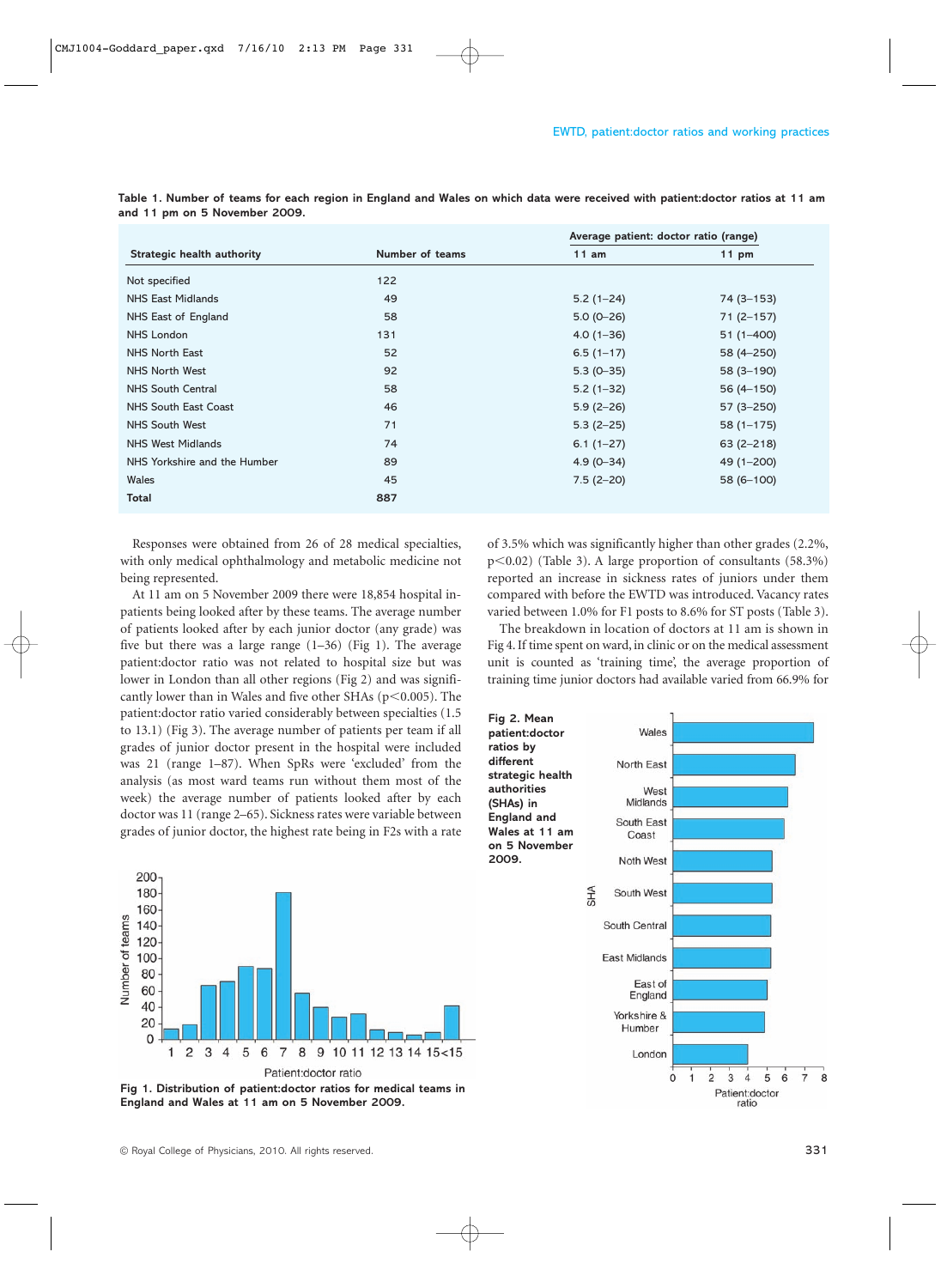

**Table 2. Number of patients looked after by resident doctor (patient:doctor ratio) at night 2001 and 2009.**

|                           | Mean (range)  | Median |
|---------------------------|---------------|--------|
| 2001                      | $67(7-204)$   | 63     |
| $2009 - all teams$        | $61(1 - 400)$ | 51     |
| 2009 - teams without NNPs | $52(1 - 400)$ | 40     |
| $2009 -$ teams with NNPs  | 76 (4-300)    | 67     |
| $2009 - per NNP$          | 202 (18-700)  | 200    |

 $NNPs =$  night nurse practitioners.

CTs up to 79.8% for F1s. Based on a 48-hour week this allows for a maximum number of hours training per year of 1,650–2,000. At 11 pm there were 97,561 hospital inpatients being looked after by teams caring for patients looked after by the consultants questioned. The make-up of the teams varied considerably with 29.8% of them using NNPs. The average number of patients looked after by each team was 146 (range 1–650). The average number of patients per doctor at night on these teams was 61 (range 1–400). The distribution of patient:doctor ratios showed a bi-modal peak (Fig 5). There was no difference between hospitals of different sizes, but London and Yorkshire and Humber SHAs had a lower patient:doctor ratio than other regions (Fig 6), although this was only significant when compared to East Midlands and East of England SHAs ( $p$ <0.004). There was remarkable consistency between the other regions of 57–58 patients per doctor.

The distribution of patient:doctor ratios or patient:NNP ratios compared with 2001 is shown in Fig 7. Hospitals with Hospital at Night teams including NNPs had a lower number of patients per doctor compared to those without NNPs. The number of patients looked after by each NNP was 202 (range 18–700). The breakdown of the night teams is shown in Fig 8. Only 6.1% of teams used resident consultants and 86.9% had junior doctors as the most senior member of the team. An F1 or F2 doctor was the most senior doctor resident at night in 63 teams. The number of patients looked after by these doctors varied between 15 to 218 and these teams were spread across all regions and in hospitals of different sizes.

#### **Discussion**

This study is the largest set of data on patient:doctor ratios in the UK, as well as the first independent assessment of sickness and vacancy rates in the training grades. It reveals many interesting and some worrying issues relevant both to the training environment and patient safety. Its anonymous nature protects it from manipulation by employers but also prevents corroboration of the data directly by contacting hospitals or individual clinicians and thus is its major limitation. The distribution of responses from different SHAs was representative of the size of each SHA as were the responses from the individual medical specialties. It is unclear

|  |  |  | Table 3. Proportion of doctors in different locations at 11 am on 5 November 2009. |  |  |  |
|--|--|--|------------------------------------------------------------------------------------|--|--|--|
|--|--|--|------------------------------------------------------------------------------------|--|--|--|

|                               | F1   | F <sub>2</sub> | <b>CT</b> | <b>ST</b> | <b>SAS</b> |
|-------------------------------|------|----------------|-----------|-----------|------------|
| Number of posts in survey     | 836  | 561            | 903       | 1292      | 412        |
| Post vacant (%)               | 1.0  | 3.0            | 5.0       | 8.6       | 5.2        |
| Sick leave (%)                | 1.5  | 3.5            | 2.2       | 2.6       | 2.3        |
| Annual leave (%)              | 10.7 | 10.4           | 13.1      | 8.6       | 4.1        |
| Study leave (%)               | 0.6  | 3.3            | 4.4       | 6.0       | 1.6        |
| Compensatory rest (%)         | 7.1  | 11.6           | 11.7      | 7.2       | 2.4        |
| On medical admission unit (%) | 10.1 | 15.0           | 13.2      | 12.3      | 3.0        |
| On base ward or in clinic (%) | 68.9 | 53.3           | 50.4      | 54.7      | 81.3       |

 $CT =$  core medical training years 1–2; F1 = foundation year 1; F2 = foundation year 2; SAS = specialty doctors and non-consultant career grade posts; ST = specialist and specialty training years 3–7.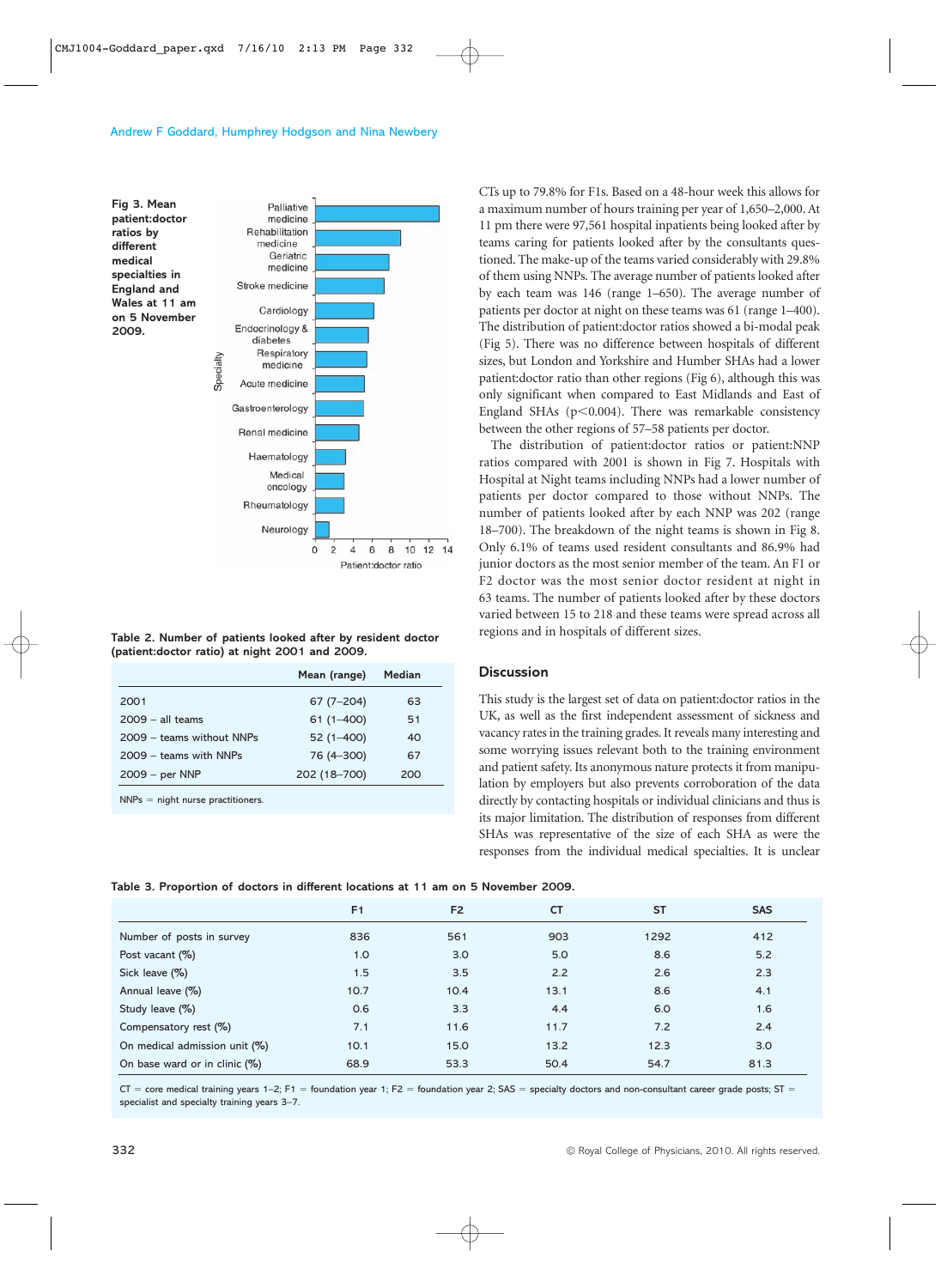what the exact return rate is as a proportion of all trusts in the UK as the number of ward teams in the UK is unknown. However, the number of ST posts in England and Wales at the time of the survey was around 4,600, suggesting a response rate of around 27%.

The most significant weakness of this study is the susceptibility to reporter error, either due to incorrect data on number of patients looked after by teams (particularly at night) or misinterpretation of the questions asked. The use of multiples of 50 for some of the night-time team sizes would be consistent with this. The anonymous nature of the survey renders verification of datasets impossible. However, there is no reason to believe consultants responding to the survey would maliciously input incorrect data and the remarkable consistency of mean team size at 11 pm in many of the regions is striking.

It is reassuring that the average number of patients looked after by an individual trainee physician during normal working hours is five. However, it is concerning that some trainees are looking after up to 36 patients each. Furthermore the patient:doctor ratio of 11 for doctors below the ST grade is probably more representative of most teams looking after acute medical patients. The relatively low patient:doctor ratio seen in London compared to other regions is not surprising given the much higher number of trainee doctors in this region. For example, in 2008 there were 1,135 posts at ST3 level in the London deanery for all specialties compared with 146 in Wales.<sup>5</sup> Arguably, it could be suggested that trainees in Wales have twice the workload of those working in London. Whether this provides a better training opportunity because of increased exposure to clinical cases or a worse one due to increased pressure is very difficult to assess objectively. However, these two regions would make good comparators for any measures of training quality that may be devised, although evidence on clinical outcomes might also be relevant.

The differences seen between individual medical specialties probably reflects the different patient case-mix of those specialties. The relatively high patient:doctor ratio for geriatric medicine though may also reflect the increasing number of admissions seen in the UK over the past few years in this patient

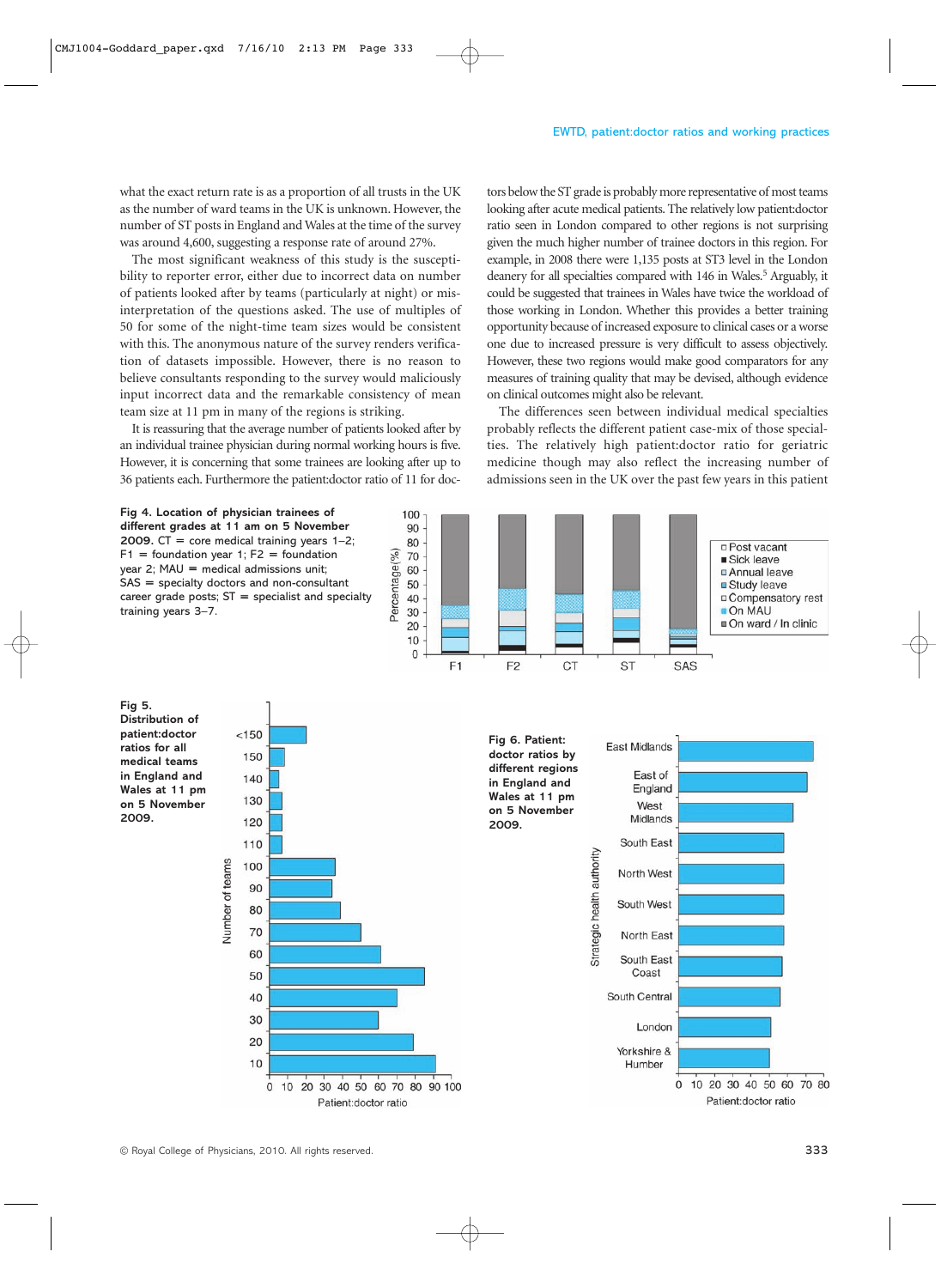

**Fig 7. Night-time distribution of patient:doctor ratios and patient:night nurse practitioners (NNPs) ratios ranked in ascending order for all responses in 2001 and 2009.** 

**Fig 8. Most senior resident physician at 11 pm on 5 November 2009.**  $CT = core$  medical training years  $1-2$ ;  $F1 =$ foundation year 1;  $F2 =$  foundation year 2;  $SAS =$  specialty doctors and non-consultant career grade posts;  $ST =$  specialist and specialty training years 3–7.

group. Further studies assessing the training experience and intensity of work are needed. Understanding night-time working of trainee physicians is complex as many hospitals operate many different types of working, including variants of the Hospital at Night model.<sup>6</sup> Medical patients may be looked after by many different grades of doctor or nurse from a wide background of specialty. This survey confirmed this wide variation, as shown by almost 30% of hospitals using NNPs in their teams and 6% using consultants. Despite this, it is still concerning that some doctors are responsible for very large numbers of patients at night. Furthermore, it is alarming that in a significant number of hospitals, the highest grade of doctor in the hospital in charge of medical patients is either an F1 or F2. This finding needs urgent confirmation or refutation.

Compared with the only previous study (in 2001) looking at night-time physician trainee working,<sup>4</sup> patient:doctor ratios have remained the same (Table 2, Fig 7). Trainee numbers within medicine have increased by 66% since 2001<sup>7</sup> and this suggests that hospitals have been successful in reorganising rotas to maintain out-of-hours cover. Unfortunately there are no data to compare patient:doctor ratios during working hours. However, it seems very likely that in the need to maintain nighttime hours, time spent on the ward during normal working hours will have decreased. Such daytime working in normal hours is likely to provide the best opportunity for both structured training and supervised experience.

The sickness rates of trainee physicians are significantly lower than for other healthcare professionals in the NHS, although they are higher than previous estimates for medical staff (1.08% in a recent study<sup>8</sup>). Mandatory sickness rate reporting is not required by foundation trusts in the UK and this survey is the first to get independent evidence of current rates for junior doctors. The significantly higher sickness rate in F2 doctors compared with other grades is interesting, and may reflect loss of team working and a sense of belonging in doctors a year into their career.<sup>9,10</sup> Many foundation school rotations with medicine in the F2 year do not have medicine in the F1 year and thus

'career physicians' are less likely to be on these rotations, which again may impact on sickness rates. The role of the F2 grade is currently under review.

Vacancy rates reported in the survey are higher than expected, especially for the ST level. This may well be because trainees on 'out of programme experience' are not counted in official figures when in reality these posts are often not filled. Vacancies have both direct and indirect effects on service provision and potentially patient safety. Rota gaps are often hard to fill with locum staff and there are significant concerns as to the safety of some locum doctors.<sup>11</sup> Having fewer doctors on the team increases the workload on other members to the detriment of both doctor and patient.

A significant concern with the introduction of the EWTD is the reduction in training time. Unfortunately there is no good evidence as to the amount of time available for training prior to the introduction of the EWTD. This study shows that sickness leave, annual leave and compensatory rest result in trainees only being available for 'training' for 1,650–2,000 hours a year at best. Furthermore, it seems likely that the quality of training out-ofhours will be variable due to the large differences in intensity demonstrated in this study. This study has shed new light on the working practices of trainee physicians. The findings should be considered preliminary but they urgently need to be investigated further in view of the potential effects on training and patient safety.

#### **References**

- 1 Richards T. Running out of time? *BMJ* 2009;338:b1507.
- 2 House J. Calling time on doctors' working hours. *Lancet* 2009;373:2011–2.
- 3 Goddard AF. Running out of time? *BMJ* 2009;338:b1315.
- 4 Black C, Armitage M, Burns S. Out-of hours cover. *Commentary*, January 2002.
- 5 Medical specialty training. Competition ratios. www.mmc. nhs.uk/specialty\_training\_2010/specialty\_training\_2008/ recruitment\_process/applicant\_guidance/vacancies\_and \_competition/competition\_ratios.aspx